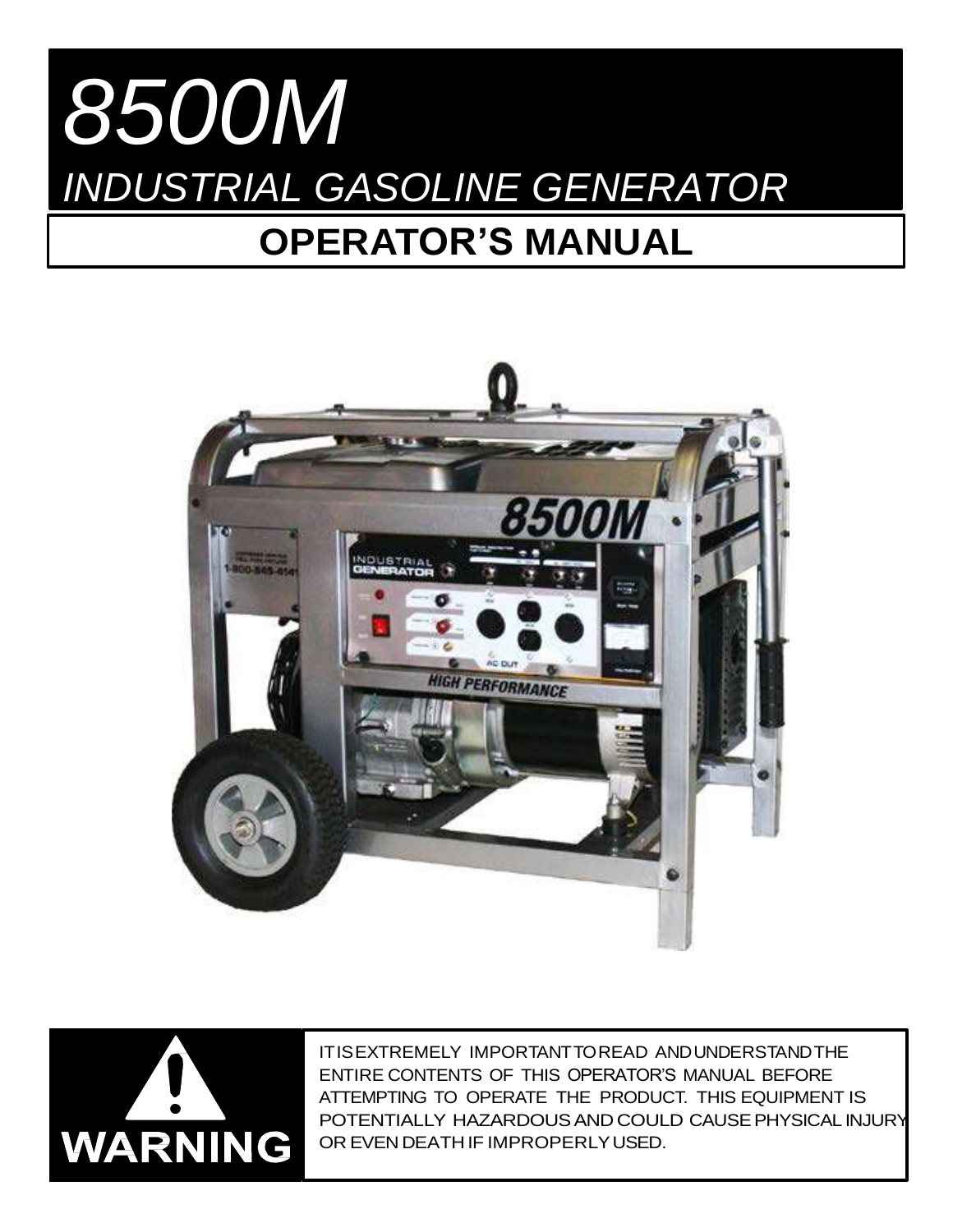# **A WARNING A**

### **DO NOT OPERATE EQUIPMENT UNTIL READING & UNDERSTANDING OPERATOR'S MANUAL!**

# TABLE OF CONTENTS

| Safety |  |
|--------|--|
|        |  |
|        |  |
|        |  |

# **IMPORTANT WARNING SYMBOLS**



**Read Operator's Manual Toxic Fumes Store in Dry Place**

















| The following signal words and meanings are intended to explain the level of risk associated with this product |                                                                                     |  |  |
|----------------------------------------------------------------------------------------------------------------|-------------------------------------------------------------------------------------|--|--|
| <b>A DANGER</b>                                                                                                | Indicates a hazard which, if not avoided WILL result in death or serious injury.    |  |  |
| <b>AWARNING</b>                                                                                                | Indicates a hazard which, if not avoided, could result in death or serious injury.  |  |  |
| <b>ACAUTION</b>                                                                                                | Indicates a hazard which, if not avoided, could result in minor or moderate injury. |  |  |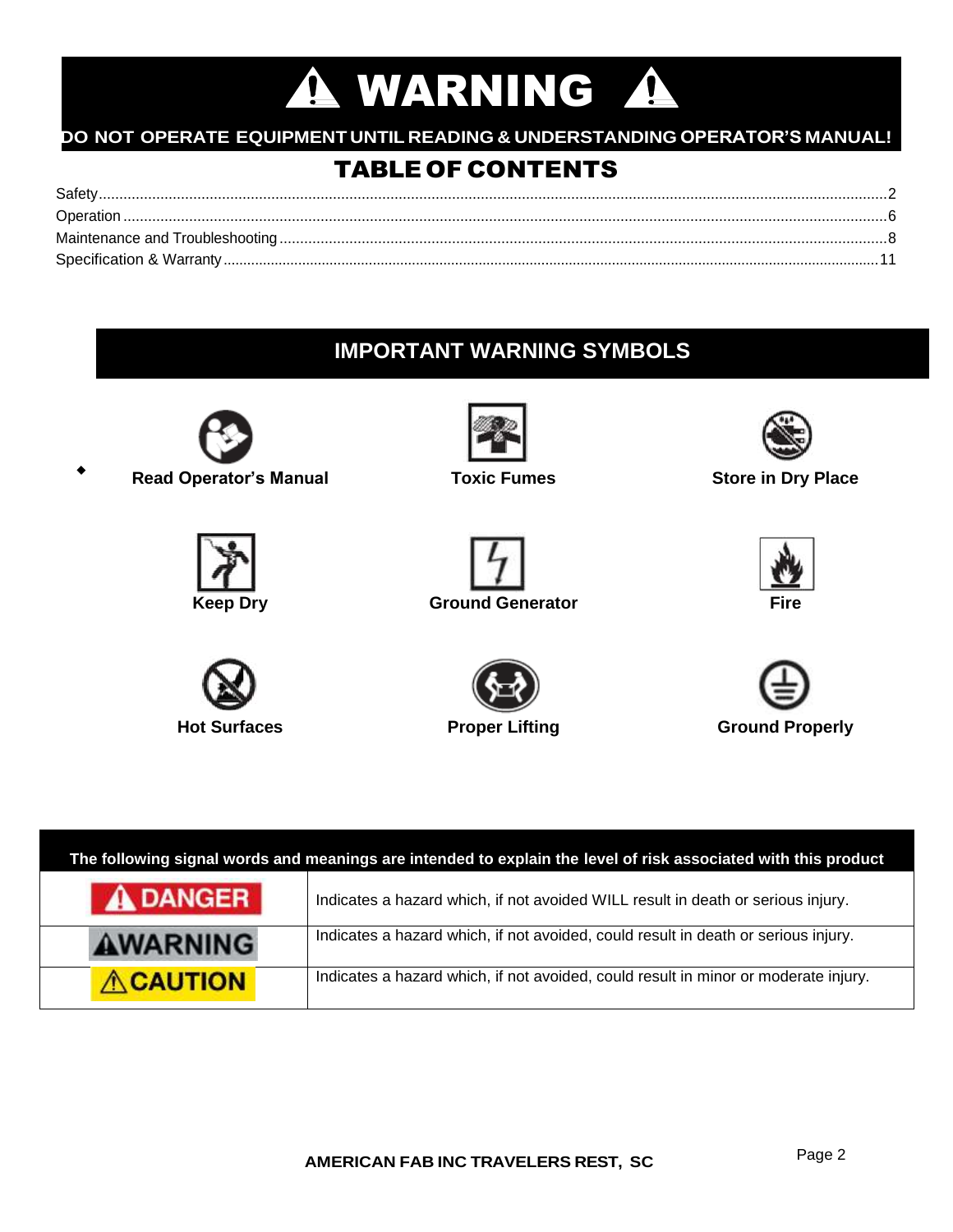# IMPORTANT SAFETY INFORMATION

MANUFACTURER SHALL NOT BE RESPONSIBLE FOR ANY CONSEQUENCES RESULTING FROM IMPROPER USE OF THIS EQUIPMENT. THE OPERATOR IS REQUIRED TO READ THE ENTIRE CONTENTS OF THIS MANUAL BEFORE ATTEMPTING TO OPERATE THE UNIT. IF THE OPERATOR DOES NOT COMPLETELY UNDERSTAND THE INSTRUCTIONS AND ALL OF THE HAZARDS OF OPERATING THIS UNIT AFTER READING THIS MANUAL, OPERATOR MUST CALL THE FACTORY TO ANSWER THESE QUESTIONS TO OPERATOR'S COMPLETE SATISFACTION BEFORE PROCEEDING.

- READ AND COMPLETELY UNDERSTAND ENTIRE CONTENTS OF THIS OPERATOR'S MANUAL AND BECOME FAMILIAR WITH THE UNIT BEFORE ATTEMPTINGTOSTART USINGTHISEQUIPMENT!ITIS YOUR RESPONSIBILITYTO KNOW ITSAPPLICATIONS, LIMITATIONS, AND HAZARDS! CALL THE FACTORY WITH ANY QUESTIONS.
- A MINIMUM OF THREE (3) FEET OF CLEARANCE ON ALL SIDES IS REQUIRED.
- THIS UNIT IS ONLY TO BE USED FOR ITS INTENDED PURPOSE, ANY OTHER APPLICATIONS COULD VOID WARRANTY.
- USER ACCEPTS RESPONSIBILITY FOR INJURIES AND/OR DAMAGE RESULTING FROM OTHER APPLICATIONS.
- INSPECT UNIT PRIOR TO USE FOR ANY UNSAFE CONDITIONS.
- FOLLOW ALL CODES FOR THE SAFE OPERATION OF THIS EQUIPMENT, BOTH LOCAL AND FEDERAL
- ONLY PEOPLE THAT ARE WELL ACQUAINTED WITH THE RULES OF SAFE OPERATION SHOULD USE THE GENERATOR.
- KEEP CHILDREN AWAY FROM THE UNIT.
- WEAR SAFETY GLASSES AND HEARING PROTECTION.
- DO NOT STAND ON THE UNIT OR ATTEMPT TO USE IT AS A HAND HOLD.
- REPLACEORREPAIRANYDEFECTIVEPARTS BEFORE USING.
- DONOTFILLFUEL TANKIFENGINEIS HOT.
- THEENGINEGOVERNORISPRESET.DONOT TAMPER WITH THE SETTING. EXCESSIVELY FAST SPEEDS WILL SEVERELY SHORTEN THE LIFE OF THE ENGINE AND MAYBEHAZARDOUS.

### !!! FOR OUTDOOR USE ONLY !!!

NEVER USE THIS UNIT INSIDE OFANY BUILDING, ENCLOSURE OR A RECREATION VEHICLE (RV). NO MODIFICATIONS WILL ELIMINATE THE DANGER OF POSSIBLE CARBON MONOXIDE POISONING, FIRE OR EXPLOSION.

### !!! WARNINGS AND CAUTIONS !!!

IN THIS MANUAL AND OR DECALS AND TAGS ON THE UNIT ARE NOT ALL INCLUSIVE. IT WOULD BE IMPOSSIBLE TO ANTICIPATE EVERY CIRCUMSTANCE THAT MIGHT INVOLVE A HAZARD HANDLING.



### !!!! REVIEW THIS MANUAL THOROUGHLY !!!

FOLLOWALLINSTRUCTIONS PROVIDED WITHIN THIS MANUAL. THIS EQUIPMENT CAN CAUSE SERIOUS INJURY TO PEOPLEAND ANIMALSAND SEVERE DAMAGE TO PROPERTY IF OPERATED NEGLIGENTLY OR INCORRECTLY.PAYPARTICULARATTENTIONTOALLSAFETYINSTRUCTIONS,WARNINGSANDNOTICES.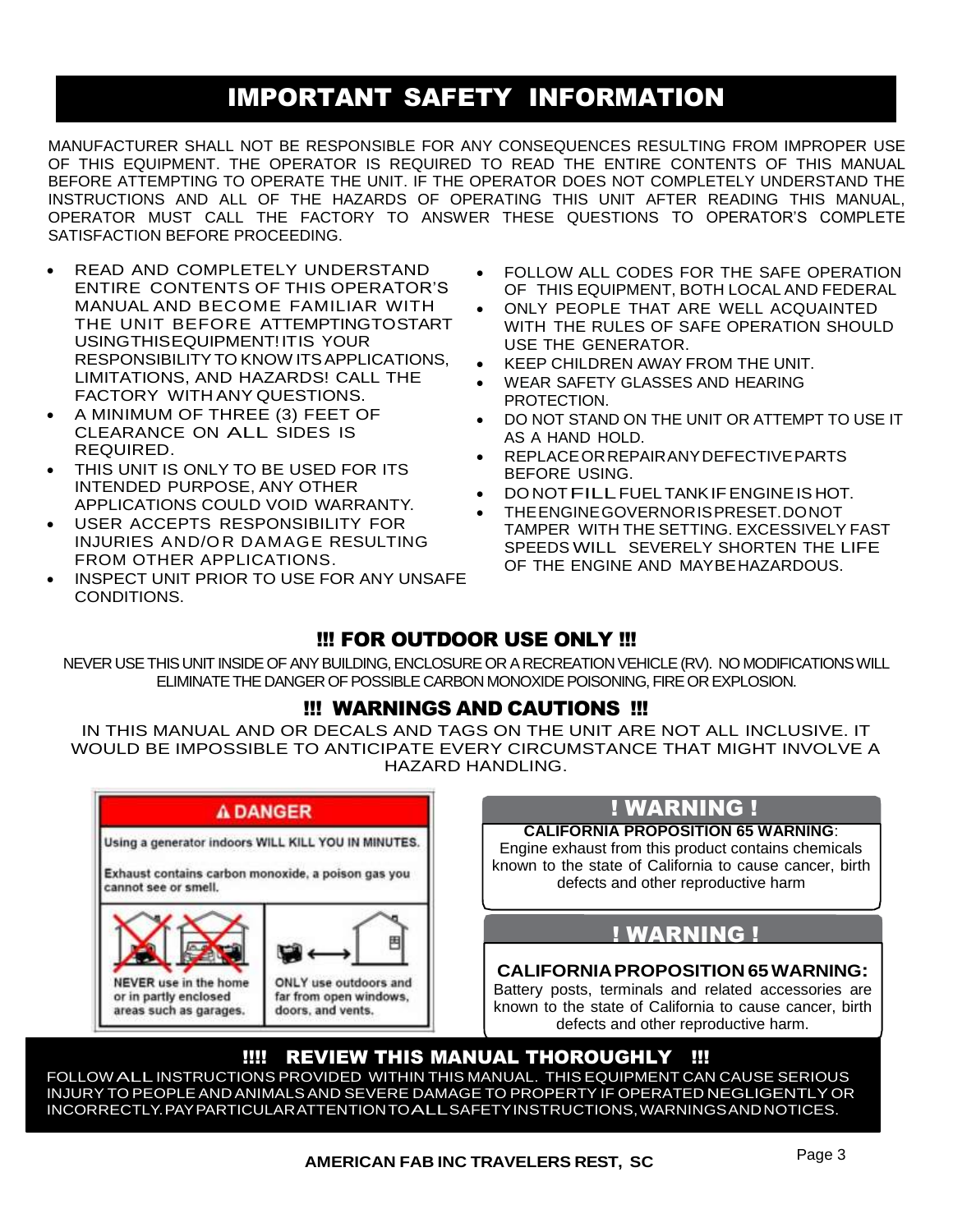

Read the ENTIRE IMPORTANT SAFETY INFORMATION section at the beginning of this manual before set up or use of this product

### TO PREVENT SERIOUS INJURY FROM ACCIDENTAL OPERATION:

**Turn the UNIT OFF AND DISCONNECT THE BATTERY to prevent accidental starting.**

- GENERATORS PRODUCE A VERY POWERFUL VOLTAGE THAT CAN CAUSE EXTREMELY DANGEROUS ELECTRICAL SHOCK. AVOID CONTACT WITH BARE WIRES, TERMINALS, ETC. NEVER PERMIT AN UNQUALIFIED PERSON TO OPERATE OR SERVICE THE GENERATOR.
- NEVER HANDLE ANY KIND OF ELECTRICAL CORD OR DEVICE WHILE<br>STANDING IN WATER, WHILE STANDING IN WATER, WHILE BAREFOOT, WITH WET HANDS OR WHEN FEET ARE WET. DANGEROUS ELECTRICALSHOCK COULD RESULT.
- THE NATIONAL ELECTRIC CODE REQUIRES THAT THE FRAME AND EXTERNAL CONDUCTIVE PARTS BE PROPERLY CONNECTED TO AN APPROVED EARTH GROUND. LOCAL ELECTRICAL CODES MAY VARY. CHECK WITH AN ELECTRICIAN FOR LOCAL GROUNDING REQUIREMENTS.
- USE A GROUND FAULT CIRCUIT INTERRUPTER IN ANY DAMP OR HIGHLY CONDUCTIVE AREA SUCH AS METAL DECKING OR STEELWORK.
- DO NOT USE WORN, BARE, FRAYED OR OTHERWISE DAMAGED ELECTRICAL CORDS OR WIRING WITH THE GENERATOR. A DEFECTIVE CORD MAY RESULT IN ELECTRICAL SHOCK OR MAY CAUSE DAMAGE TO EQUIPMENT.
- DO NOT EXPOSE UNIT TO EXCESSIVE MOISTURE, DIRT OR CORROSIVE VAPORS. UNIT MUST BE OPERATED ON A LEVEL SURFACE
- ONLY OPERATE THIS UNIT OUTSIDE WITH ADEQUATE VENTILATION. THIS GENERATOR'S EXHAUST PRODUCES CARBON MONOXIDE GAS THAT CAN CAUSE UNCONSCIOUSNESS OR EVEN DEATH.
- NEVER STORE A GENERATOR WITH FUEL IN THE TANK WHERE FUEL VAPORS COULD BE IGNITED BY A FLAME, SPARK, OR PILOTLIGHTFROMANAPPLIANCE SUCHAS A FURNACE, WATER HEATER, OR CLOTHES DRYER.
- ALWAYS ALLOW A MINIMUM OF 3 FEET OF CLEARANCE ON ALL SIDES FOR<br>VENTILATION WHILE UNIT IS VENTILATION WHILE UNIT<br>OPERATING. ALLOW 3 FEET OPERATING. ALLOW 3 FEET OF CLEARANCEFROM ALL COMBUSTIBLES.
- GENERATOR MUST ALWAYS BE STOPPED OR STARTED WITH ALL LOADS DISCONNECTED. START THE ENGINE AND LET IT STABILIZE BEFORE CONNECTING ANY LOADS. DISCONNECT ALL LOADS<br>BEFORE SHUTTING DOWN THE SHUTTING GENERATOR.
- **NEVER INSERTANY OBJECT THROUGH THE** COOLING SLOTS OF THE ENGINE. YOU COULD DAMAGE THE UNIT OR CAUSE INJURY.

### **NEVER OPERATE THE GENERATOR:**

- **IN WET OR RAINY CONDITIONS**
- **IN AN ENCLOSED COMPARTMENT**
- **IF CONNECTED DEVICES OVERHEAT**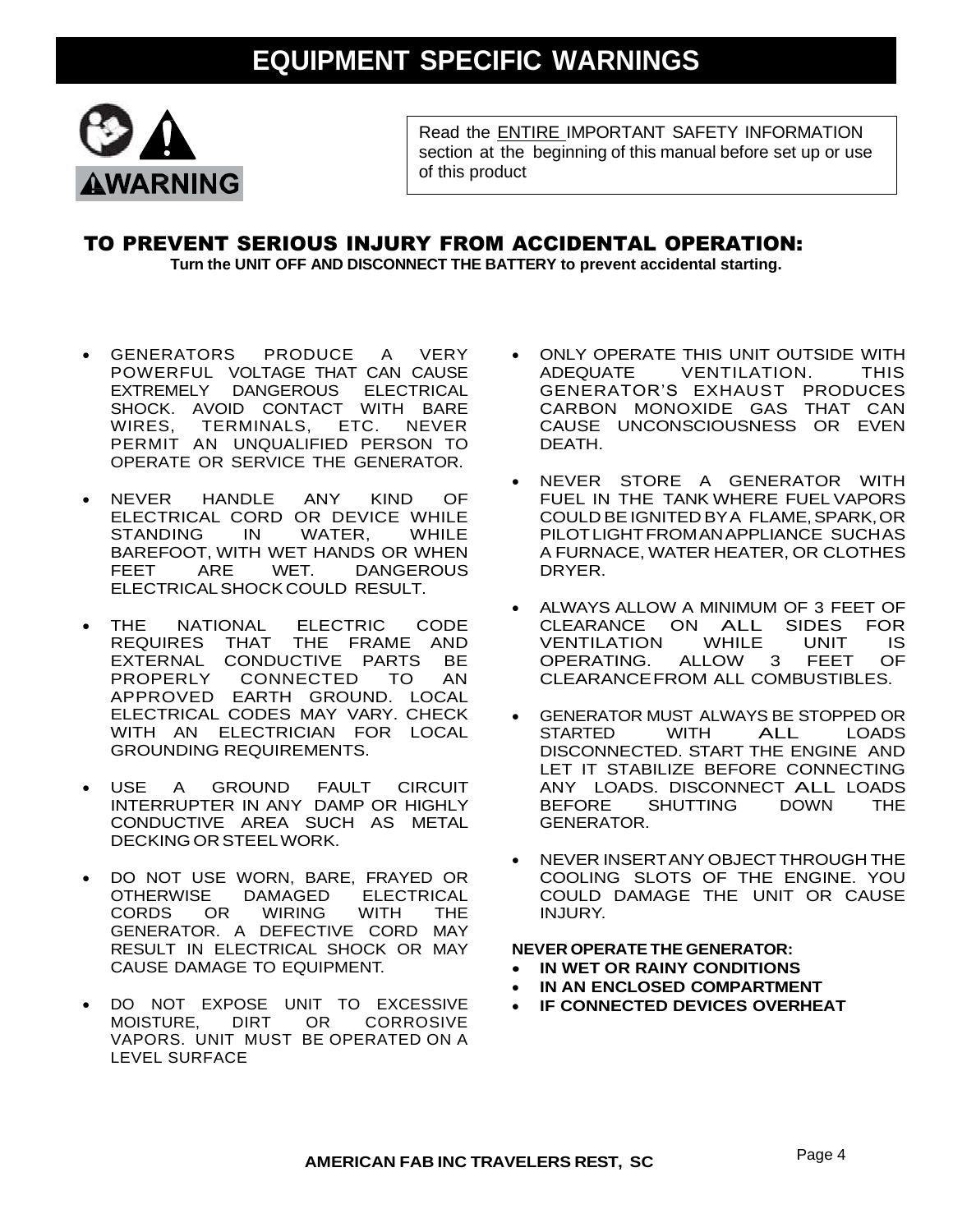| <b>WATTAGE REFERENCE GUIDE</b>     |      |                                      |      |
|------------------------------------|------|--------------------------------------|------|
| Air Conditioning Unit (12,000 btu) | 1700 | Impact Wrench                        | 500  |
| <b>Battery Charger</b>             | 500  | *Jet Pump                            | 800  |
| <b>Belt Sander</b>                 | 100  | Lawn Mower                           | 1200 |
| Chain Saw                          | 1200 | Light Bulb                           | 100  |
| Coffee Maker                       | 900  | Microwave Oven                       | 700  |
| Air Compressor (1HP)               | 2000 | *Milk Cooler                         | 1100 |
| Air Compressor (3/4HP)             | 1800 | Oil Burner on Furnace                | 300  |
| Air Compressor (1/2HP)             | 1400 | Oil Fired Space heater (140,000 BTU) | 400  |
| Curling iron                       | 700  | Oil Fired Space heater (85,000 BTU)  | 225  |
| Freezer                            | 700  | Oil Fired Space heater (30,000 BTU)  | 150  |
| Disc Sander                        | 1200 | *Airless Paint Sprayer (1/3 HP)      | 600  |
| Edge Trimmer                       | 500  | Handheld airless Paint Sprayer       | 150  |
| Electric nail gun                  | 1200 | Radio                                | 50   |
| Electric Range                     | 1600 | Slow Cooker                          | 200  |
| Furnace Fan (1/3HP)                | 1200 | *Submersible Pump (1-1/2 HP)         | 2800 |
| Hair Dryer                         | 1200 | *Submersible Pump (1 HP)             | 2000 |
| <b>Hand Drill</b>                  | 1200 | *Submersible Pump (1/2 HP)           | 1500 |
| Television                         | 500  | Sump Pump                            | 600  |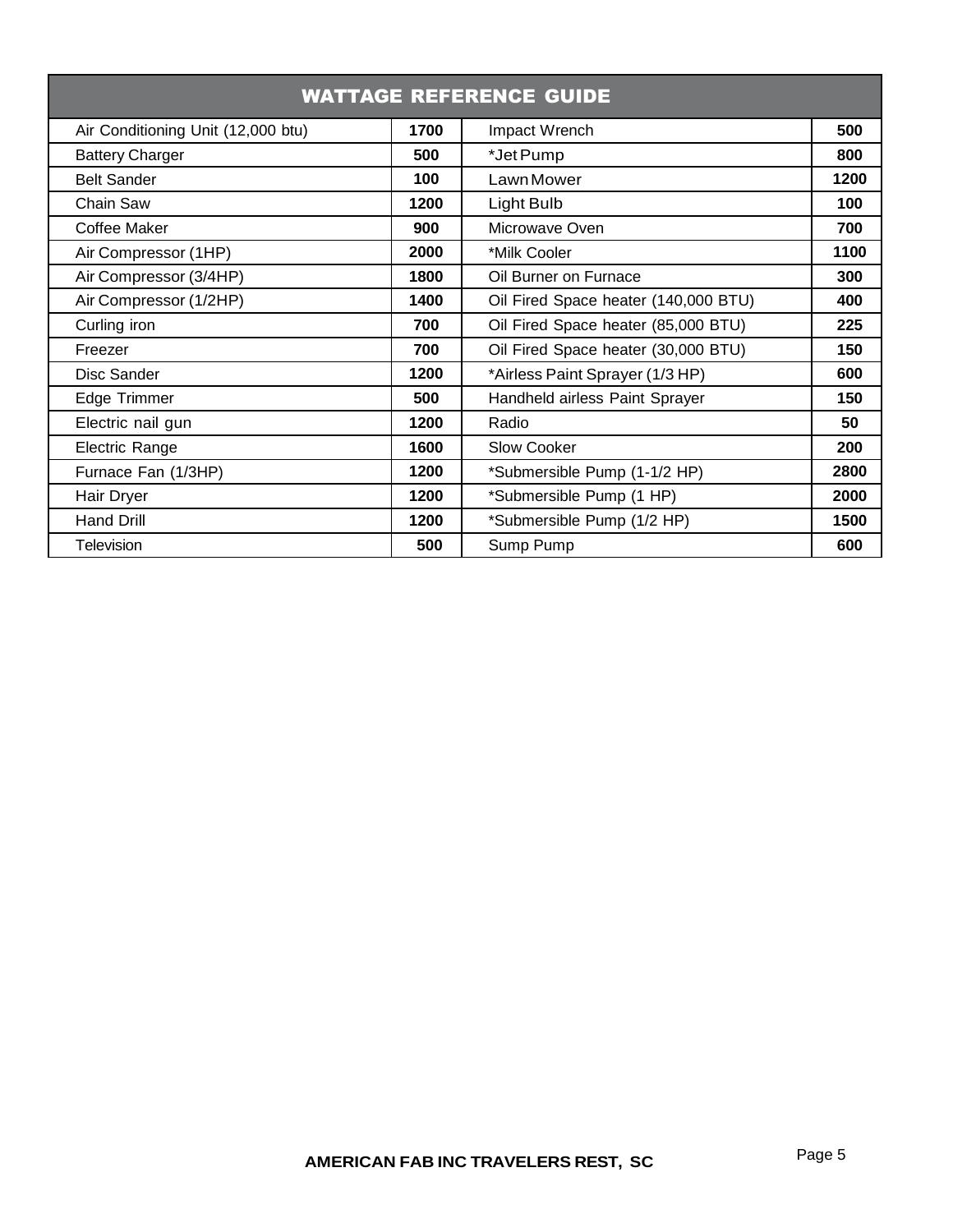# **OPERATION**

| <b>CHECK AND FILL OIL</b>                                                                                                                                                                                                                                                                                | <b>CHECK AND FILL FUEL</b>                                                                                                                                                                                                                                                                                                                                             | <b>CHECK/REPLACE FILTER</b>                                                                                                                                                                                                                                                                                                                       |  |
|----------------------------------------------------------------------------------------------------------------------------------------------------------------------------------------------------------------------------------------------------------------------------------------------------------|------------------------------------------------------------------------------------------------------------------------------------------------------------------------------------------------------------------------------------------------------------------------------------------------------------------------------------------------------------------------|---------------------------------------------------------------------------------------------------------------------------------------------------------------------------------------------------------------------------------------------------------------------------------------------------------------------------------------------------|--|
| <b>CAUTION</b><br>DO NOT ATTEMPT TO START THE<br><b>ENGINE BEFORE CHECKING OIL</b>                                                                                                                                                                                                                       | WARNING<br>DO NOT OVERFILL! LEAVE ROOM FOR<br><b>FUELEXPANSION.NEVER FILL</b><br><b>IFUEL INDOORS. NEVER FILL FUEL</b>                                                                                                                                                                                                                                                 | <b>CAUTION</b><br>DO NOT CLEAN AIR FILTER WITH<br>ANY TYPE OF DETERGENT.                                                                                                                                                                                                                                                                          |  |
| 1. Place generator on a level surface.<br>2. Clean area around oil fill opening.<br>3. Remove the dipstick.<br>4. Wipe the dipstick clean.<br>5. Reinsert dipstick and check oil<br>level.<br>6. DO NOT OVERFILL<br>6. CLOSE OIL CAP.<br>7. Change oil as published<br>UPPER LIMI'<br><b>LOWER LIMIT</b> | WHEN ENGINE IS HOT OR RUNNING.<br><b>DONOTSMOKEORFILL</b><br>1. Fill with gasoline fuel only<br>2. Clean area around fuel cap.<br>3. Remove fuel cap.<br>4. Add fuel to fuel tank.<br>5. DO NOT overfill. Do not fill above<br>the red plug inside the fuel tank<br>filter (this allows for fuel expansion) 5.<br>6. Replace fuel cap.<br>7. Wipe up any spilled fuel. | 1. Remove cover panel.<br>2. Loosen screw and remove air<br>filter cover<br>3. Never wash air cleaner with any<br>kind of detergent or cleaning sol-<br>vent.<br>4. Air filter should be changed if<br>engine performance decreases or<br>color of exhaust changes.<br>Never run engine without air filter.<br>This will cause rapid engine wear. |  |

### **STARTING THE ENGINE**

#### **MANUAL START**

- BE SURE UNIT IS AT A LEVEL, IN A WELL VENTILATED AREA.
- CHECK OIL AND GAS FOR PROPER LEVELS
- TURN FUEL VALVE TO THE ON POSITION (FIGURE #3)
- TURN IGNITION SWITCH (ON/OFF SWITCH) TO THE ON POSITION
- PLACE CHOKE LEVER TO THE START POSITION
- **GRIP RECOIL STARTER AND PULL BRISKLY**
- ONCE STARTED RETURN CHOKE LEVER TO THE RUN POSITION.
- LET ENGINE STABILIZE BEFORE HOOKING UP ANY ELECTRICAL APPLIANCES .

### **STOPPING THE ENGINE**

- TURN OFF ALL ELECTRICAL DEVICES CONNECTED TO THE GENERATOR.
- **WARNING: DO NOT START OR STOP GENERATOR WITH ELECTRICAL DEVICES PLUGGED IN.**
- ALLOW THE GENERATOR ENGINE TO RUN AT A 'NO LOAD' CONDITION FOR SEVERAL MINUTES TO STABILIZE INTERNAL ENGINE TEMPERATURE BEFORE STOPPING.
- TURN THE KEY ON THE CONTROL PANEL TO THE "OFF" POSITION.
- TURN FUEL VALVE TO THE "OFF" POSITION.
- KEEP THE GENERATOR CLEAN AND DRY. USE A DAMP CLOTH TO CLEAN EXTERIOR SURFACES. REMOVE CAKED ON DIRT WITH A SOFT BRUSH.
- N E V E R S P R AY W I T H WATER. WATER WILL CAUSE ELECTRICAL SHORTS IN THE ELECTRICAL SYSTEM

### A DANGER

Fuel tank should never be filled indoors. Avoid spilling fuel on hot engine and allow engine to cool completely before fueling. Never fill fuel tank when engine is running or when hot. Do not light a cigarette or smoke when filling the fuel tank. Gasoline vapors are highly explosive.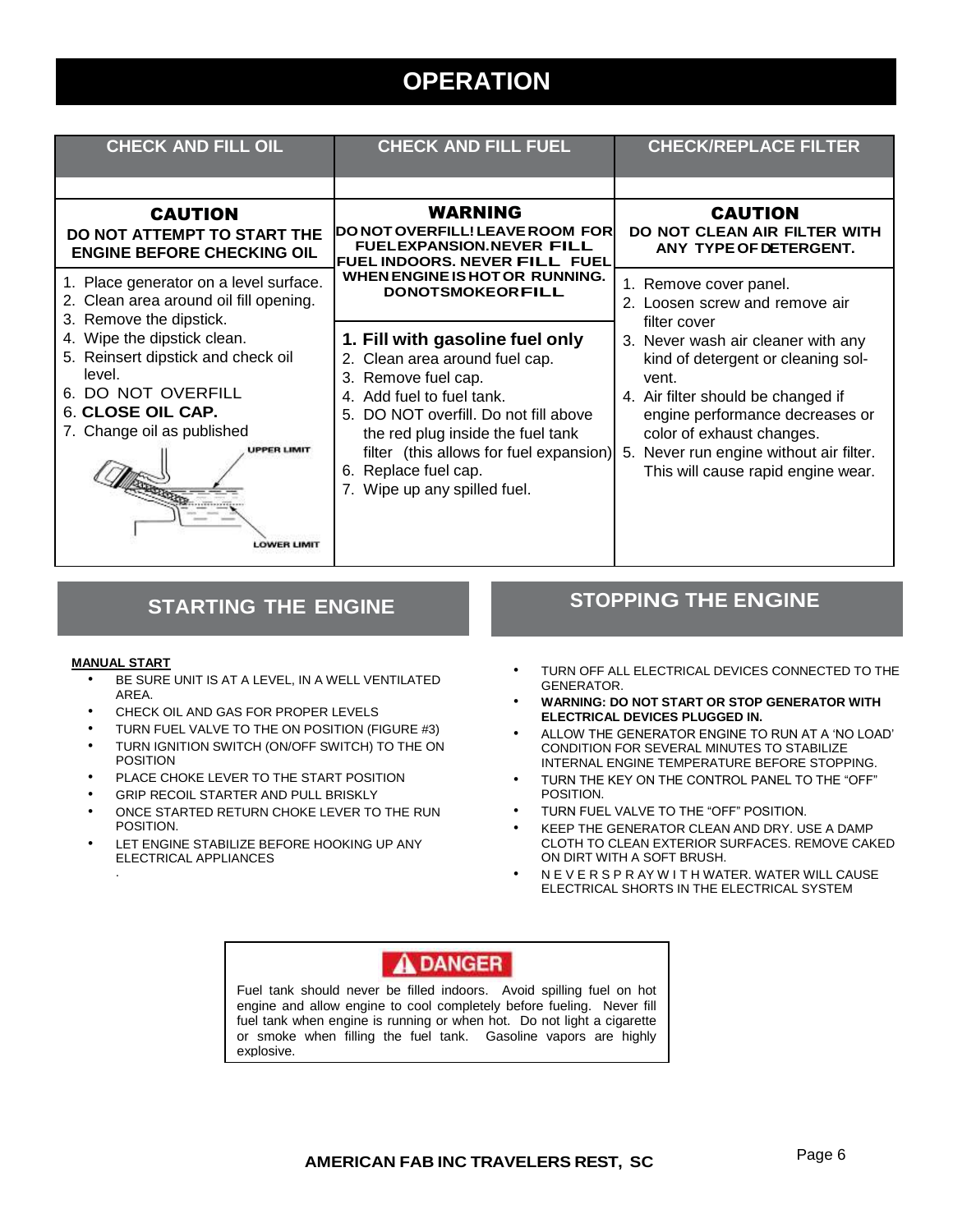

## **GASOLINE GENERATOR ENGINES REQUIRE 10W/30 TYPE API SJ or HIGHER**

# MAINTENANCE SCHEDULE

|                            |   | DAILY MONTHLY 3 MONTHS 6 MONTHS |  |
|----------------------------|---|---------------------------------|--|
| <b>Check Air Filter</b>    | х |                                 |  |
| <b>Check For Oil Leaks</b> |   |                                 |  |
| <b>Replace Air Filter</b>  |   |                                 |  |
| <b>Change Oil</b>          |   |                                 |  |

### **CHANGING THE OIL**

- Remove the oil cap or dipstick
- Place a container underneath the drain bolt
- Unscrew the oil drainage bolt
- Allow oil to drain completely
- Reinstall the drainage bolt and tighten securely.
- Refill the oil per the check and fill instructions above.
- **32-38** ounce oil capacity in the crankcase depending on the amount of oil drained.
- Reinstall the dipstick.

**NOTE:** Used oil must be disposed of properly. Take used motor oil to an approved recycling center.

\*First oil change should be after 5 hours. After initial break-in period change oil every (30) hours.

### **SPARK PLUG MAINTENANCE**

The spark plug must be properly gapped and free of deposits in order to ensure proper engine operation.

- Remove the spark plug cap
- Clean area around the base
- Remove the spark plug
- Inspect the spark plug for damage and clean with a wire brush. If there is any damage, the plug should be replaced. If you replace the plug, use the recommended spark plug or equivalent: **NGK-BPR6ES** or Champion **RN9YC**.
- The gap between the electrodes is **.027'-.030**" SEE ENGINE MANUAL.
- Thread the spark plug in by hand to prevent cross threading.
- If using a NEW plug, once the plug seats by hand, tighten the plug 1/2 rotation with a wrench to compress the washer.
- If reusing the old plug, once the plug seats by hand tighten the plug 1/8-1/4 rotation with a wrench to compress the washer.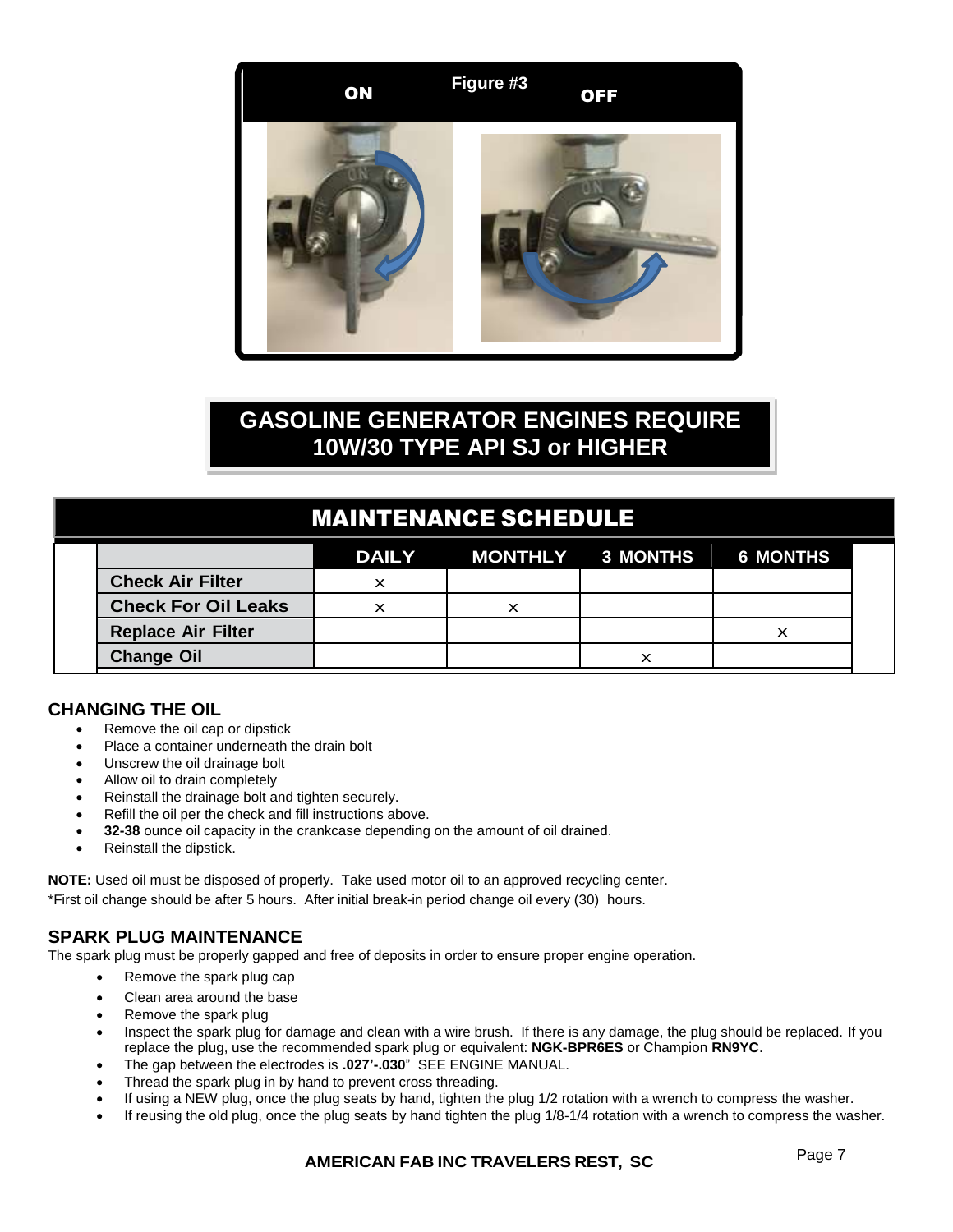| <b>TROUBLESHOOTING</b>                                         |                                                                                                                                                                                                                                                                                                                                         |                                                                                                                                                                                                                                                                                                                                                                                                                                 |  |
|----------------------------------------------------------------|-----------------------------------------------------------------------------------------------------------------------------------------------------------------------------------------------------------------------------------------------------------------------------------------------------------------------------------------|---------------------------------------------------------------------------------------------------------------------------------------------------------------------------------------------------------------------------------------------------------------------------------------------------------------------------------------------------------------------------------------------------------------------------------|--|
| <b>Problem</b>                                                 | <b>Cause</b>                                                                                                                                                                                                                                                                                                                            | <b>Solution</b>                                                                                                                                                                                                                                                                                                                                                                                                                 |  |
| Engine is running but no power<br>output is available.         | 1. Circuit breaker is open.<br>2. Poor connection or defective<br>cord set.<br>3. Connected device is bad.<br>4. Fault in generator.                                                                                                                                                                                                    | 1. Reset the circuit breaker.<br>2. Check & repair.<br>3. Connect another device<br>that is in good condition.<br>4. Contact service center.                                                                                                                                                                                                                                                                                    |  |
| Engine runs good until loads are<br>connected, then bogs down. | 1. Short circuit in a connected<br>load.<br>2. Overloaded generator.<br>3. Engine speed is too slow.<br>4. Short in generator circuit.                                                                                                                                                                                                  | 1. Disconnect shorted load.<br>2. See 'Connecting electrical<br>loads' section of manual.<br>3. Contact service center.<br>4. Contact service center.                                                                                                                                                                                                                                                                           |  |
| Engine will not start or engine starts<br>but runs rough.      | Ignition Switch is turned 'OFF'.<br>2. Battery is dead<br>3.<br>Dirty air cleaner.<br>4. Out of fuel.<br>5. Stale fuel.<br>6. Not enough speed or force is<br>used for recoil start.<br>7. Water in fuel.<br>8. Speed control is not set to<br>"Run".<br>9. Low Oil Level.<br>10. Engine has lost compression.<br>11. Fouled spark plug | 1. Press the Ignition Switch to 'On'.<br>2. Charge or replace battery.<br>Clean air filter<br>3.<br>Fill fuel tank.<br>4.<br>Drain fuel tank and refill.<br>5.<br>Read and follow directions.<br>6.<br>7.<br>Drain and refill tank.<br>8. Move speed control to "Run"<br>position.<br>9. Add oil to proper level.<br>10. Contact service center<br>1-800-845-4141<br>11. Replace spark plug per engine<br>manual specification. |  |
| Engine shuts down during<br>Operation.                         | 1. Out of fuel.<br>2. Fault in engine.<br>3. Low oil level.                                                                                                                                                                                                                                                                             | 1. Fill fuel tank.<br>2. Contact service center.<br>3. Add oil to proper level.                                                                                                                                                                                                                                                                                                                                                 |  |
| Engine lacks power                                             | 1. Load is too high.<br>2. Dirty air filter.<br>3. Engine needs to be serviced.                                                                                                                                                                                                                                                         | 1. See 'Connecting electrical<br>loads' section of manual.<br>2. Replace the air filter.<br>3. Contact service center.                                                                                                                                                                                                                                                                                                          |  |



Disconnect spark plus wire from spark plug. Keep the wire away from the spark plug.

NEVER cover the generator while engine and exhaust areas are warm.

# **ACAUTION**

Hot oil may cause burns. Allow engine to cool before draining oil. Avoid prolonged or repeated skin exposure with used oil. Thoroughly wash exposed areas with soap.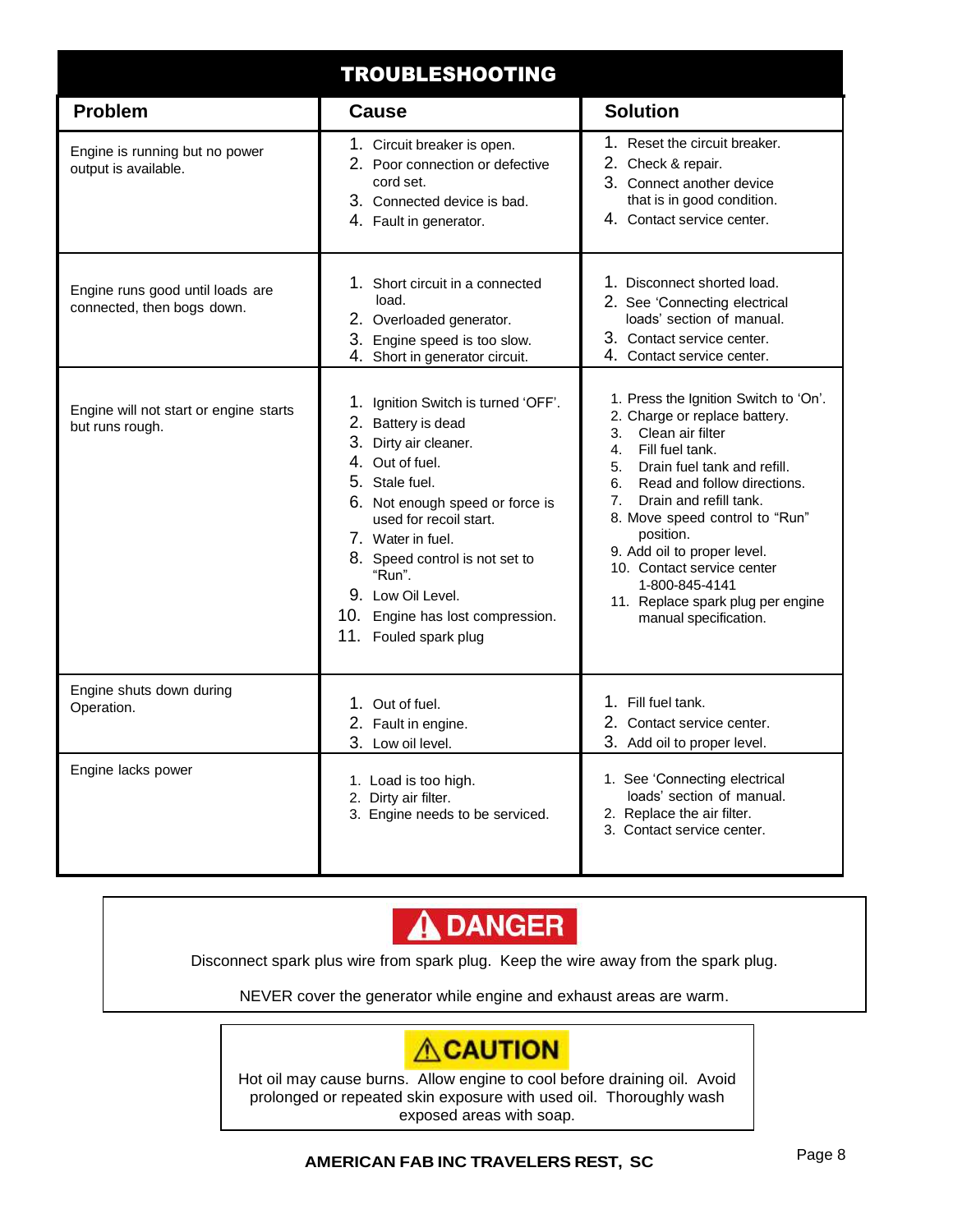# **CONTROL PANEL**